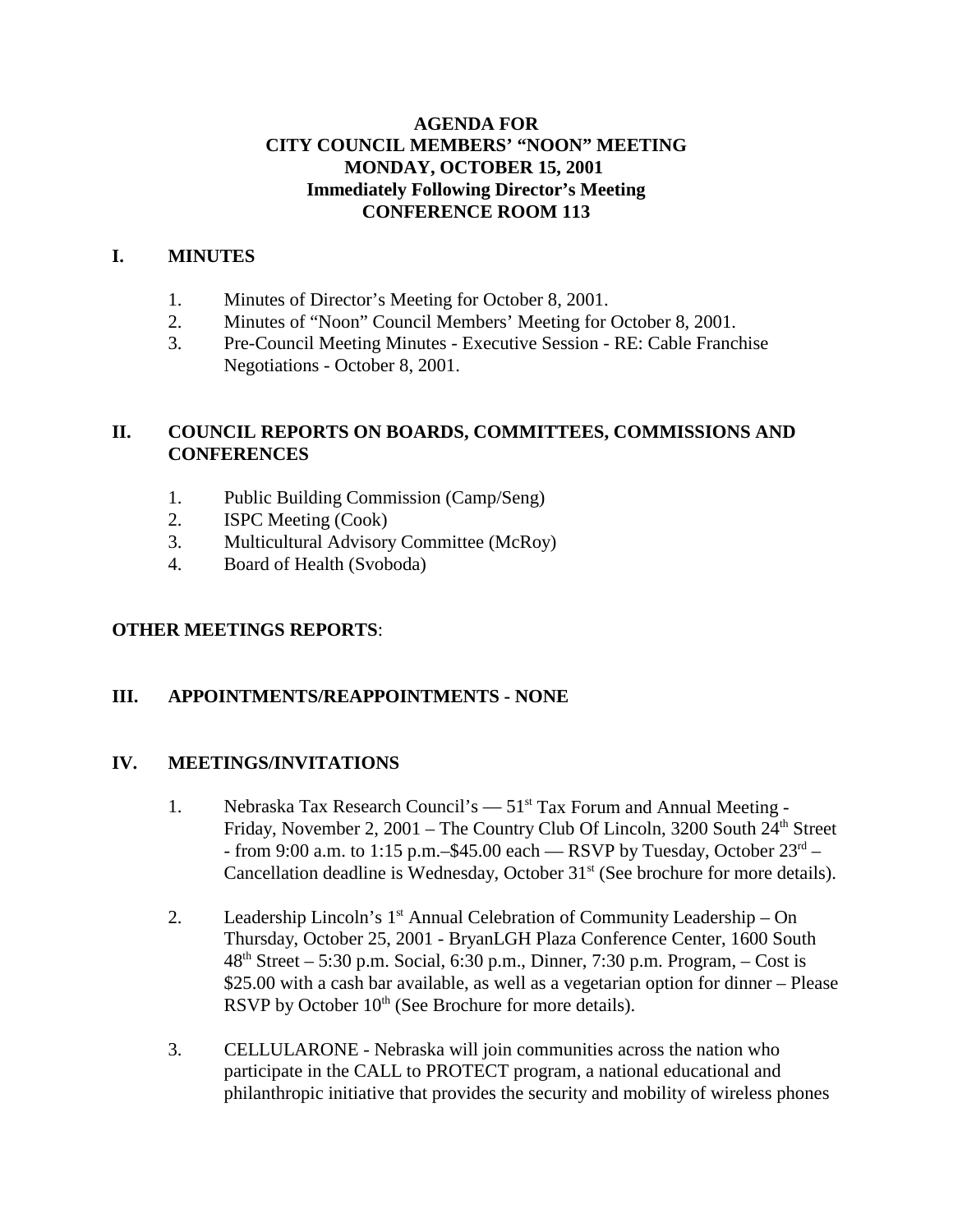to victims of domestic violence. The wireless phones, pre-programmed to dial 911 and one non-emergency number, can summon help with the push of a button. On Thursday, October 18, 2001 at 10:00 a.m. at Embassy Suites – RSVP by Friday, October 12<sup>th</sup> to Donna Logback, Regional Marketing Manager, Cellular One, 786/313-0030 or 785-565-7632 (See Letter of Invitation).

- 4. National Association For The Advancement Of Colored People Because the NAACP-Lincoln Chapter is concerned about and committed to the issues surrounding growth and development, at 7:00 p.m. on Friday, November 2, 2001, the NAACP- Lincoln Chapter is coordinating a forum for community leaders focusing on strategies for forming community partnerships. They will gather together at the Southwest Community College Downtown branch (1111 "O" Sts.) To learn more about how they can work together in this exciting time of community growth. RSVP to 472-0249 (See Letter of Invitation).
- 5. The Lincoln/Lancaster Mental Health Foundation will celebrate twenty years of supporting and enhancing the programs of the Community Mental Health Center and raising awareness of mental health issues in our community. Thursday, October 18, 2001 – Reception from 4:00 p.m. to 7:30 p.m. – At Community Mental health Center of Lancaster County, 2200 St. Mary's Avenue, Room 24 (See Invitation).
- 6. Lincoln Southwest Silver Hawks You are cordially invited to attend the Cornerstone Celebration for Lincoln Southwest High School On Sunday, October 14, 2001 from 3:00 p.m. to 4:00 p.m. at Lincoln Southwest High School – (See Invitation).
- 7. Come Celebrate With Us For The Grand Re-Opening of Lincoln's Wal-Mart SuperCenter - Special Recognition for those who have helped make Wal-Mart Successful. On Wednesday, October 24, 2001 from 8:00 a.m. to 9:00 a.m. – At Wal-Mart Super-Center, 4700 N.  $27<sup>th</sup>$  Street – RSVP to Lori Botz at 438-2963 (See Invitation).
- 8. It's the 17<sup>th</sup> Annual Gardner Hinde Davis and Davis Design Football Open House! – Please join us for a little pre-game cheer in our Lincoln Office before the Husker take on the Kansas State Wildcats – Open House! – On Saturday, November 10, 2001 – 3 hours before game time ... - RSVP to Sheri at 476-9700 – The Cornerstone,  $211 \text{ N}$ .  $14^{\text{th}}$  Street (See Invitation).
- 9. Invitation from Terry Bundy, LES Laramie River Station (LRS) Generation Facility Tour (Wheatland, Wyoming) – Plans are to charter a plan and visit the plant on Friday, October 19, 2001 – RSVP to Mary Tomlinson, LES at 473-3202 (See Letter of Invitation).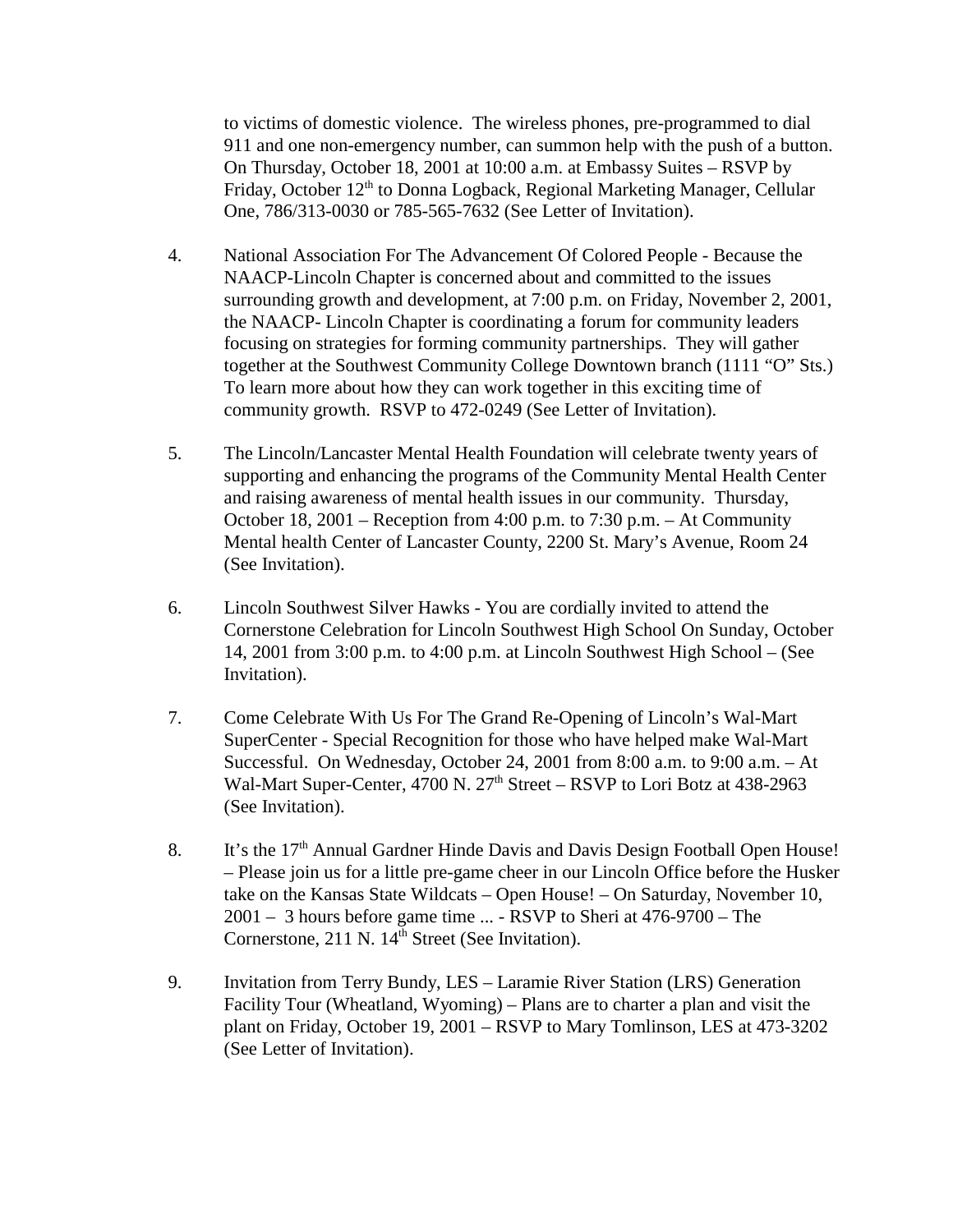# **V. REQUESTS OF COUNCIL FROM MAYOR - NONE**

### **VI. CITY COUNCIL MEMBERS**

#### **VII. MISCELLANEOUS**

1. Council discussion on Redistricting.

#### **VIII. ADJOURNMENT**

ca101501/tjg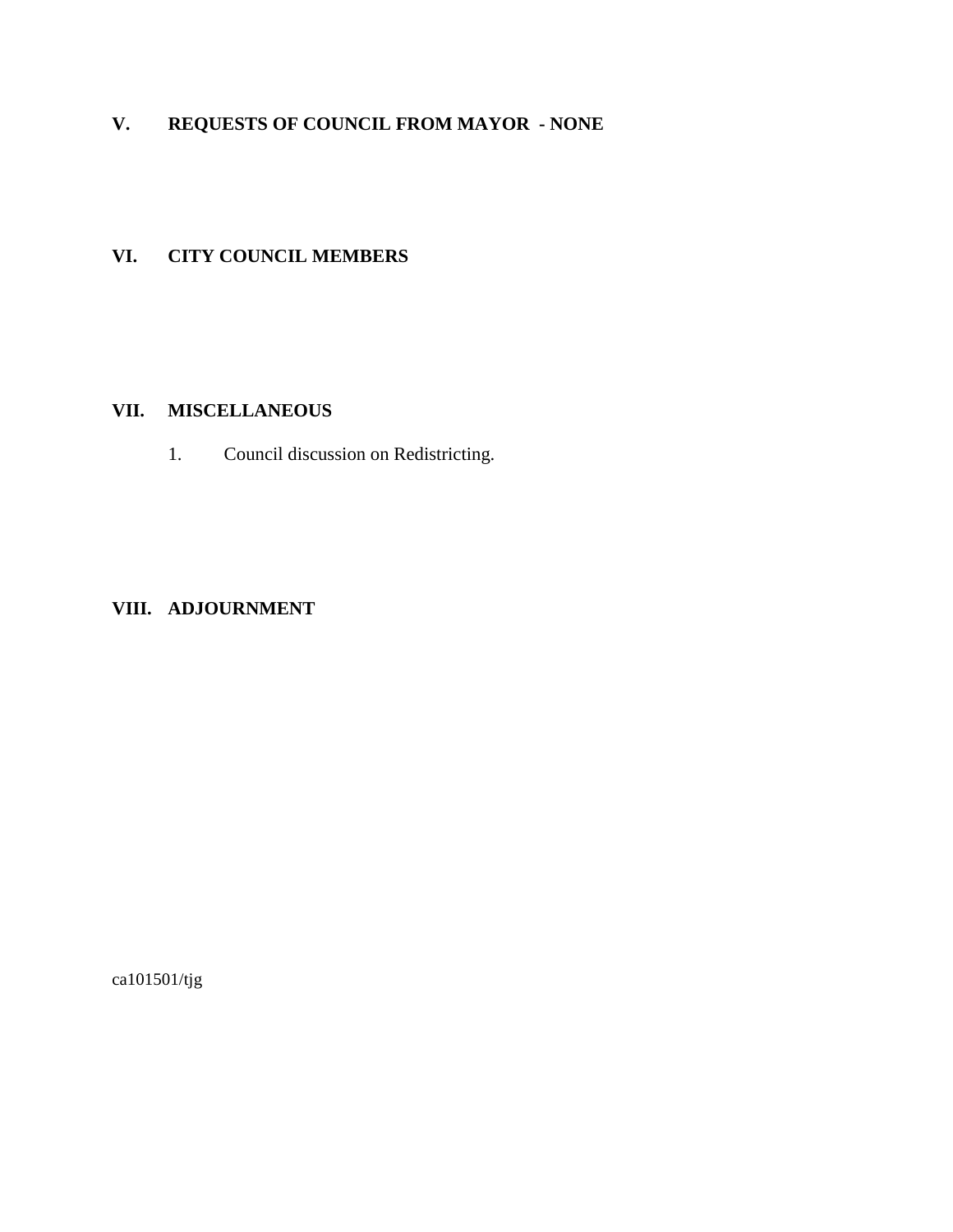## **MINUTES CITY COUNCIL MEMBERS' "NOON" MEETING MONDAY, OCTOBER 15, 2001** *CONFERENCE ROOM 113*

**Council Members Present:** Annette McRoy, Chair; Jonathan Cook, Vice-Chair; Jon Camp, Glenn Friendt, Coleen Seng, Ken Svoboda, Terry Werner.

**Others Present:** Mark Bowen, Ann Harrell, Amy Tejral, Mayor's Office; Dana Roper, City Attorney; Don Herz, Finance Director; Kent Morgan, Planning; Dave Shively, Election Commissioner; Darrell Podany, Aide to Council Members Friendt, Camp and Svoboda; Joan Ray, Council Secretary.

#### **I. MINUTES**

- 1. Minutes of Director's Meeting for October 8, 2001.
- 2. Minutes of "Noon" Council Members' Meeting for October 8, 2001.
- 3. Pre-Council Meeting Minutes Executive Session RE: Cable Franchise Negotiations - October 8, 2001.

Jonathan Cook, Council Vice-Chair, requested a motion to approve the above-listed minutes. Terry Werner moved approval of the minutes as presented. The motion was seconded by Coleen Seng and carried by the following vote: AYES: Jon Camp, Jonathan Cook, Glenn Friendt, Annette McRoy, Coleen Seng, Ken Svoboda, Terry Werner; NAYS: None.

### **II. COUNCIL REPORTS ON BOARDS, COMMITTEES, COMMISSIONS AND CONFERENCES -**

1. PUBLIC BUILDING COMMISSION (Camp/Seng) Mr. Camp reported that there had been a dual meeting. They met an hour early to discuss some of the long-term space planning. A time-frame for  $3<sup>rd</sup>$  floor development in this building was discussed. After a great deal of discussion, one of the elements that came up was the Personnel Department. The Mayor froze some of the carry-over funds which affected the move of Personnel. The meeting was concluded with a notation of the need for an update on what was done 10 years ago regarding space planning needs. To this end, Jim Hille is going to come back with a proposal on that. He talked about a six- to eight-month time frame. That way, we can avoid this knee-jerk reaction in shifting people; but at the same time, understand how the space needs all interact with the Old Federal Building, Trabert Hall, the Old Police Department,  $3<sup>rd</sup>$  Floor here and other locations available.

Mr. Bowen noted that Administration did ask Mr. Hille to revise his proposal to four to six months instead, to make it more compatible with the City's budget cycle.

Mr. Camp reported to the Council that the PBC was ordering new tables and chairs for Conference Room 113. The new configuration would be more conducive to interaction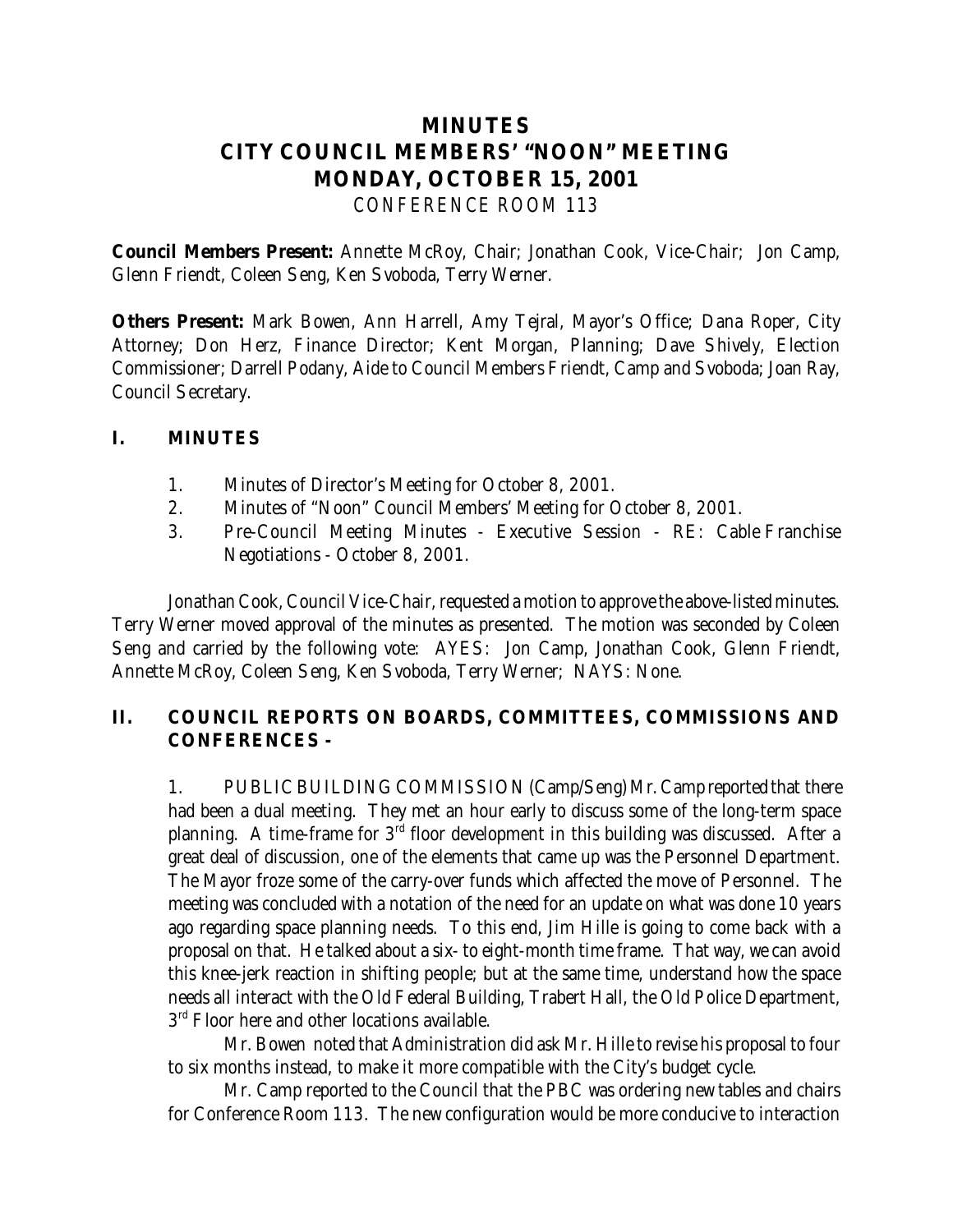with the audience in attendance at the meetings held here. Mr. Werner asked if those will be utilized with the tables currently in use? That was not the case.

In discussion regarding the replacement of the Council Chamber Chairs, and the cost involved in the replacement of the furnishings in Conference Room 113 (PBC had approved \$5200 for chairs and \$1100 for the tables), Council believed that the expenses were not warranted considering the budget cut-backs currently being enacted. Mr. Werner asked if those funds weren't frozen. Mr. Camp explained that this would come from the budget of the Public Building Commission.

Mr. Cook felt the chairs in the Chamber should be a higher priority for replacement due to the difficulty of adjustment. He and other Council Members noted that those chairs did not "televise" well. Ms. Seng explained that the chairs in Conference Room 113 are used by many groups and receive much greater use than the chairs in the Chamber.

Mr. Werner commented that he agreed with Mr. Friendt that the expense was not justifiable at this time of budgetary concerns. Ms. McRoy agreed, stating that we really shouldn't be buying chairs right now. Mr. Cook stated wryly that they should initiate a BYOC Program. Ms. Seng suggested that Mr. Camp discuss these concerns with Ms. Campbell and Mr. Hudkins. [Mr. Friendt made a relatively inaudible comment regarding the County Events Center]. Mr. Camp stated that he would discuss this with the County Commissioners and relay the Council's concerns to Don Killeen.

Ms. Seng mentioned that there would be a security keypad at the door near the elevators which will be similar to the one on the west door. It was agreed that that would be a nice accommodation.

Mr. Camp noted that the PBC had also approved a sum of \$77,902 for a partial payment out of the \$250,000,000 prepared for the State Police and added that that was all of the finance news.

Mr. Camp reported that they had reviewed the Brehm family donation of the eagle sculpture. They also discussed, regarding the changing of the parking facilities for the public, the conversion in recabling in the south parking lot. This will make it more convenient and also provide more employee parking where some of the public parking wasn't being used.

The judges and others are still discussing what we will do regarding Juvenile Drug Court and what we might do on that. Nothing has been decided at this point.

He noted that the PBC was also still working on the space heater problem. Ms. Seng noted that they were waiting for word from the State on *their* policy regarding this issue.

Ms. Seng asked Mr. Bowen to recap the security meeting that had been held on Wednesday afternoon. Mr Bowen explained that the meeting was held to address security for this building and the government complex, generally. The agencies in this building really need to decide what degree of security they would like to have. There was a general consensus that they would be looking at putting gates in at parking areas both under the jail and under this building...as a first priority. Mr. Bowen reported that other areas of security were discussed and considered. Council concurred that it would be beneficial to have a pre-council on this issue. Mr. Roper indicated that it could be called under Executive Session. It was noted that a Task Force has been formed to look further into all options that might be feasible and/or desirable.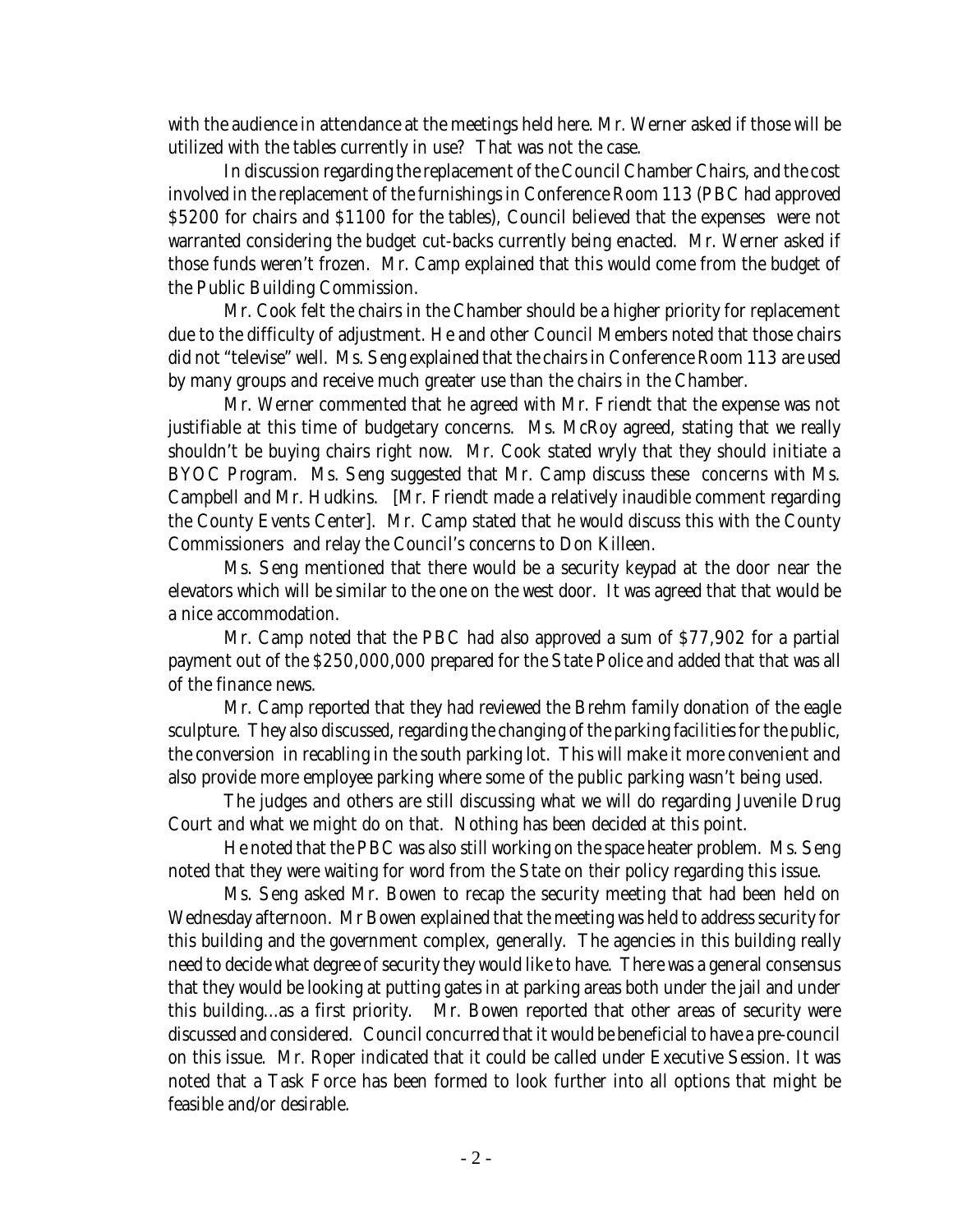2. ISPC (Cook) - No Report

3. MULTICULTURAL ADVISORY COMMITTEE (McRoy) Ms. McRoy reported that they had been debriefed over the cultural dialogue - what has been done and what would be better to do. There were quite a few requests from different organizations to link to the MAC's website, but we understand from Diane Gonzolas that CIC will be re-doing the City's entire website shortly. That should be in process soon; and the City Attorney's Office is looking at procedures and policies on who can link to the City's website. So, we won't make a decision on that until they come forward with a broader City policy about who can link to our website.

4. BOARD OF HEALTH (Svoboda) - Carry Over to October 22, 2001 "Noon" Meeting for Report.

OTHER MEETINGS REPORTS: Ms. McRoy reported that the CLC (Community Learning Center) is moving forward. The City has a major part in that, with Bonnie Coffey being the City Team leader. There should be a community meeting sometime in January.

### **III. APPOINTMENTS/REAPPOINTMENTS** - Noted Without Significant Comment

### **IV. MEETINGS/INVITATIONS** - Noted Without Significant Comment

### **V. COUNCIL MEMBERS**

**JON CAMP** - Mr. Camp asked why the City is putting a big hole in the middle of the sidewalk right across from Bryan Hospital. He noted that he should have asked Mr. Abbott that question when he was here. Mr. Cook suggested sending an RFI request on that, noting that Public Works has had that question 100 times, and he was sure they would have an answer for Mr. Camp.

**JONATHAN COOK** - No Further Comments

**GLENN FRIENDT** - No Further Comments

**ANNETTE McROY** - No Further Comments

**COLEEN SENG** - No Further Comments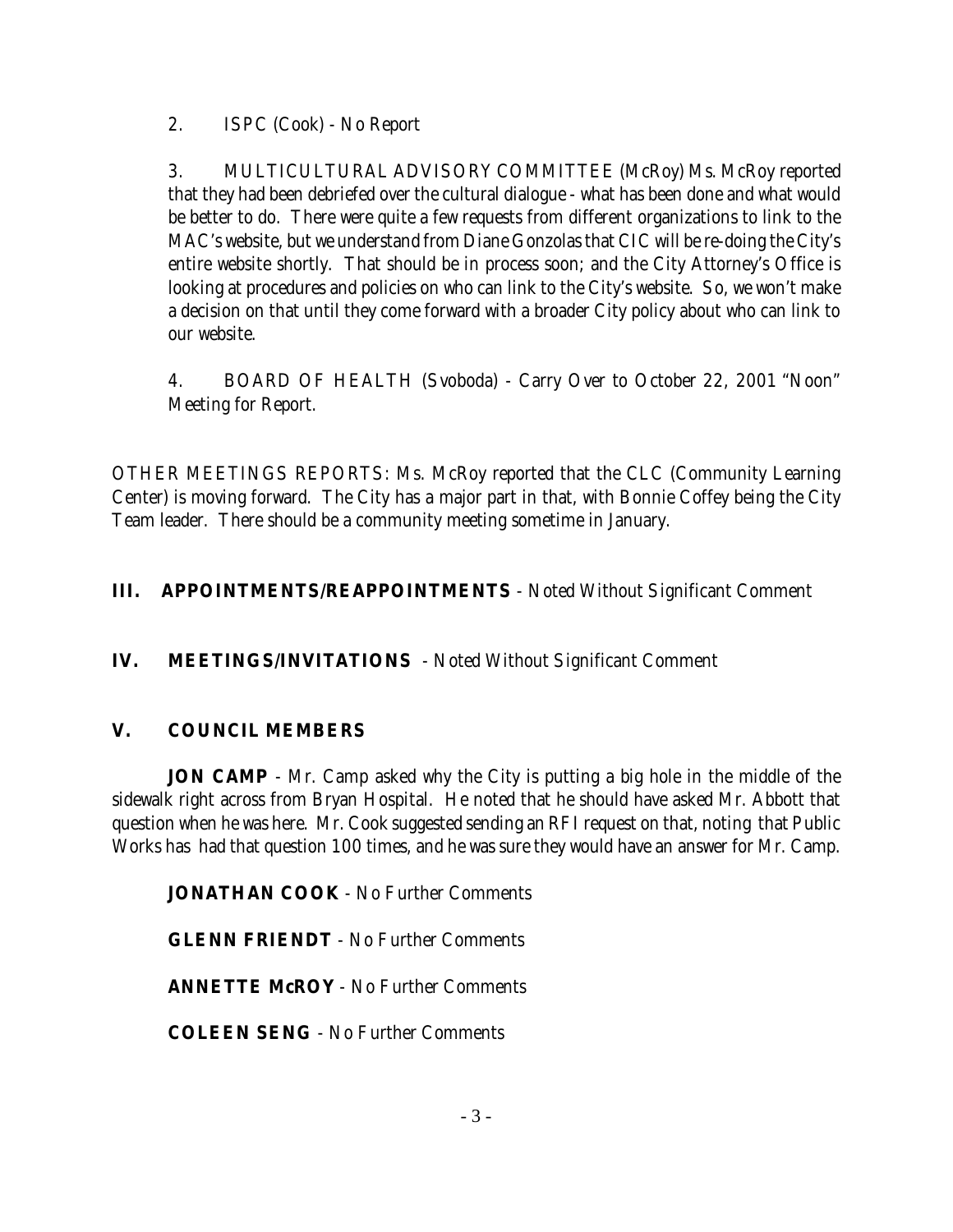**KEN SVOBODA** - No Further Comments

**TERRY WERNER** - Mr. Werner asked the Mayor's representatives at the meeting about the Charter Revision meeting. He asked whose idea it was to bring forward a raise for the Council? Mr. Bowen noted that that was one of the things that we asked be put on their agenda. Mr. Roper noted that the meeting will be held the  $25<sup>th</sup>$ .

Mr. Cook noted, regarding that, that the language which has been discussed would state that the sum would be no more than 40% of the Mayor's salary. Then, as the Mayor's salary is adjusted, year to year, Council salaries would be adjusted accordingly. There might be a bonus, as is done in Omaha, for the position of Chair - perhaps 45% or 50% of the Mayor's salary. Mr. Roper indicated that that would be fine. He stated that the Agenda and Packet had already been sent out, so if Council would want that to be considered, we probably need to receive that language from you. Mr. Cook indicated that Council would see if we could come up with some language prior to the Charter Revision meeting.

ANN HARRELL - No Further Comments

MARK BOWEN - No Further Comments

DANA ROPER - No Further Comments

**VI. REQUESTS OF COUNCIL FROM MAYOR** - Mr. Bowen gave out the up-date on the Ambulance Emergency Services (Attached). The second issue he brought forward was the tentative agenda set for the Wednesday Joint Meeting with the Omaha City Council. Mr. Bowen stated that one or two of the Omaha members would be late, but would try to join them at some point during the two hour meeting.

### **VII. MISCELLANEOUS** -

#### *ADDENDUM (MISCELLANEOUS)*

*1. Meeting Schedule: Should a Council Meeting be held on the Monday preceding the Thanksgiving Holiday? Upon discussion, it was determined that none of the Council Members had travel plans that would conflict with a meeting on this date and it was therefore determined that Council would meet on the date of November 19th. This decision was also influenced by the fact that there would be no meeting on the preceding Monday (November 12<sup>th</sup>) due to the Veterans Holiday and the following meeting (November 29th) would be a night meeting. Since there would, therefore, be no Pre-Councils/Directors or "Noon" Meetings on those dates, it was deemed that this would be too long a period to go without benefit of the informational pre-councils and input exchange from the Directors/"Noon" meetings.*